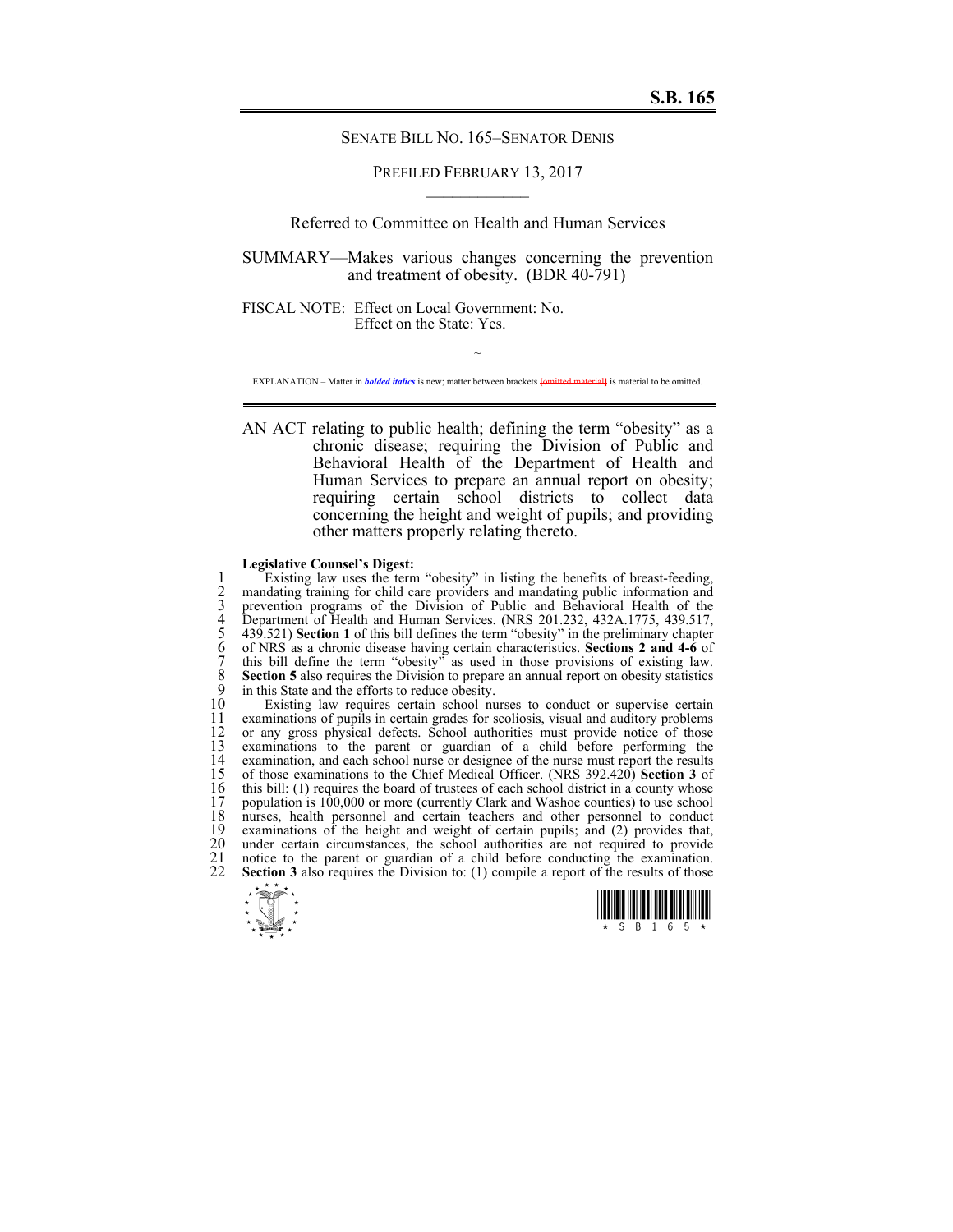### THE PEOPLE OF THE STATE OF NEVADA, REPRESENTED IN SENATE AND ASSEMBLY, DO ENACT AS FOLLOWS:

1 **Section 1.** The preliminary chapter of NRS is hereby amended 2 by adding thereto a new section to read as follows:

*1. Except as otherwise provided by specific statute or required by context, "obesity" means a chronic disease characterized by an abnormal and unhealthy accumulation of body fat which is statistically correlated with premature mortality, hypertension, heart disease, diabetes, cancer and other health conditions, and may be indicated by:* 

9 *(a) A body mass index of 30 or higher in adults;* 

*(b) A body mass index that is greater than two standard deviations above the World Health Organization's growth standard for children who are at least 5 but less than 19 years of age, or greater than three standard deviations above the standard for children who are less than 5 years of age;* 

15 *(c) A body fat percentage greater than 25 percent for men or*  16 *32 percent for women; or* 

17 *(d) A waist size of 40 inches or more for men or 35 inches or*  18 *more for women.* 

19 *2. As used in this section, "chronic disease" means a health*  20 *condition or disease which presents for a period of 3 months or*  21 *more or is persistent, indefinite or incurable.* 

Sec. 2. NRS 201.232 is hereby amended to read as follows:

23 201.232 1. The Legislature finds and declares that:

24 (a) The medical profession in the United States recommends<br>25 that children from birth to the age of 1 year should be breast fed. 25 that children from birth to the age of 1 year should be breast fed, 26 unless under particular circumstances it is medically inadvisable.

27 (b) Despite the recommendation of the medical profession, statistics reveal a declining percentage of mothers who are choosing 29 to breast feed their babies.

30 (c) Many new mothers are now choosing to use formula rather than to breast feed even before they leave the hospital, and only a 32 small percentage of all mothers are still breast feeding when their 33 babies are 6 months old.

34 (d) In addition to the benefit of improving bonding between 35 mothers and their babies, breast feeding offers better nutrition, 36 digestion and immunity for babies than does formula feeding, and it 37 may increase the intelligence quotient of a child. Babies who are 38 breast fed have lower rates of death, meningitis, childhood leukemia 39 and other cancers, diabetes, respiratory illnesses, bacterial and viral



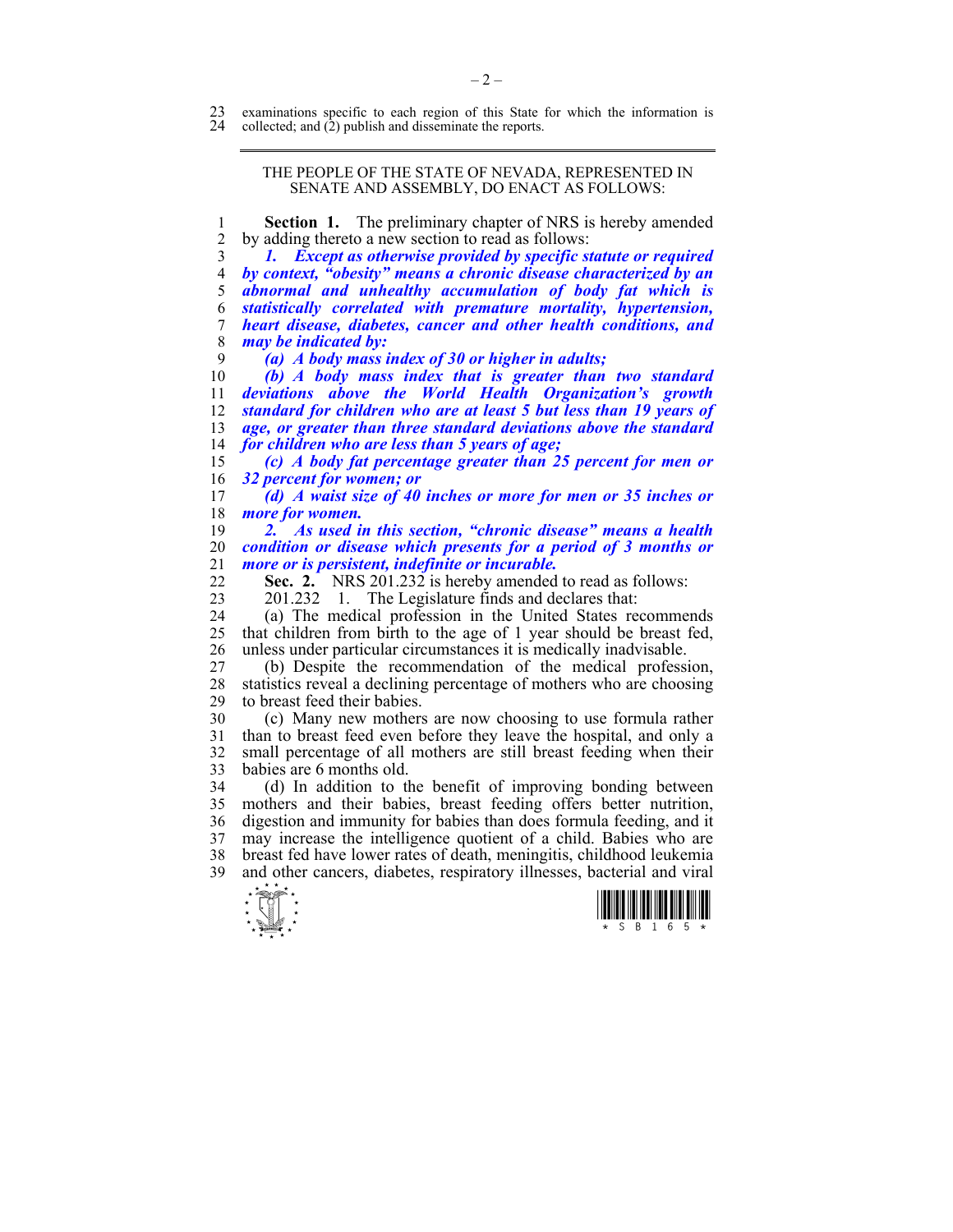1 infections, diarrheal diseases, otitis media, allergies, obesity and developmental delays.

3 (e) Breast feeding also provides significant benefits to the health 4 of the mother, including protection against breast cancer and other<br>5 cancers osteonorosis and infections of the urinary tract. The 5 cancers, osteoporosis and infections of the urinary tract. The 6 incidence of breast cancer in the United States might be reduced by 7 25 percent if every woman breast fed all her children until they 8 reached the age of  $\dot{2}$  years.

9 (f) The World Health Organization and the United Nations 10 Children's Fund have established as one of their major goals for the 11 decade the encouragement of breast feeding.

12 (g) The social constraints of modern society weigh against the 13 choice of breast feeding and lead new mothers with demanding time 14 schedules to opt for formula feeding to avoid embarrassment, social 15 ostracism or criminal prosecution.

16 (h) Any genuine promotion of family values should encourage<br>17 public acceptance of this most basic act of nurture between a mother public acceptance of this most basic act of nurture between a mother 18 and her baby, and no mother should be made to feel incriminated or 19 socially ostracized for breast feeding her child.

20 2. Notwithstanding any other provision of law, a mother may 21 breast feed her child in any public or private location where the 22 mother is otherwise authorized to be, irrespective of whether the 23 nipple of the mother's breast is uncovered during or incidental to 24 the breast feeding.

25 *3. As used in this section:* 

26 *(a) "Chronic disease" means a health condition or disease*  27 *which presents for a period of 3 months or more or is persistent,*  28 *indefinite or incurable.* 

*(b) "Obesity" means a chronic disease characterized by an abnormal and unhealthy accumulation of body fat which is statistically correlated with premature mortality, hypertension, heart disease, diabetes, cancer and other health conditions, and may be indicated by:* 

34 *(1) A body mass index of 30 or higher in adults;* 

*(2) A body mass index that is greater than two standard deviations above the World Health Organization's growth standard for children who are at least 5 but less than 19 years of age, or greater than three standard deviations above the standard for children who are less than 5 years of age;* 

40 *(3) A body fat percentage greater than 25 percent for men*  41 *or 32 percent for women; or* 

42 *(4) A waist size of 40 inches or more for men or 35 inches*  43 *or more for women.* 



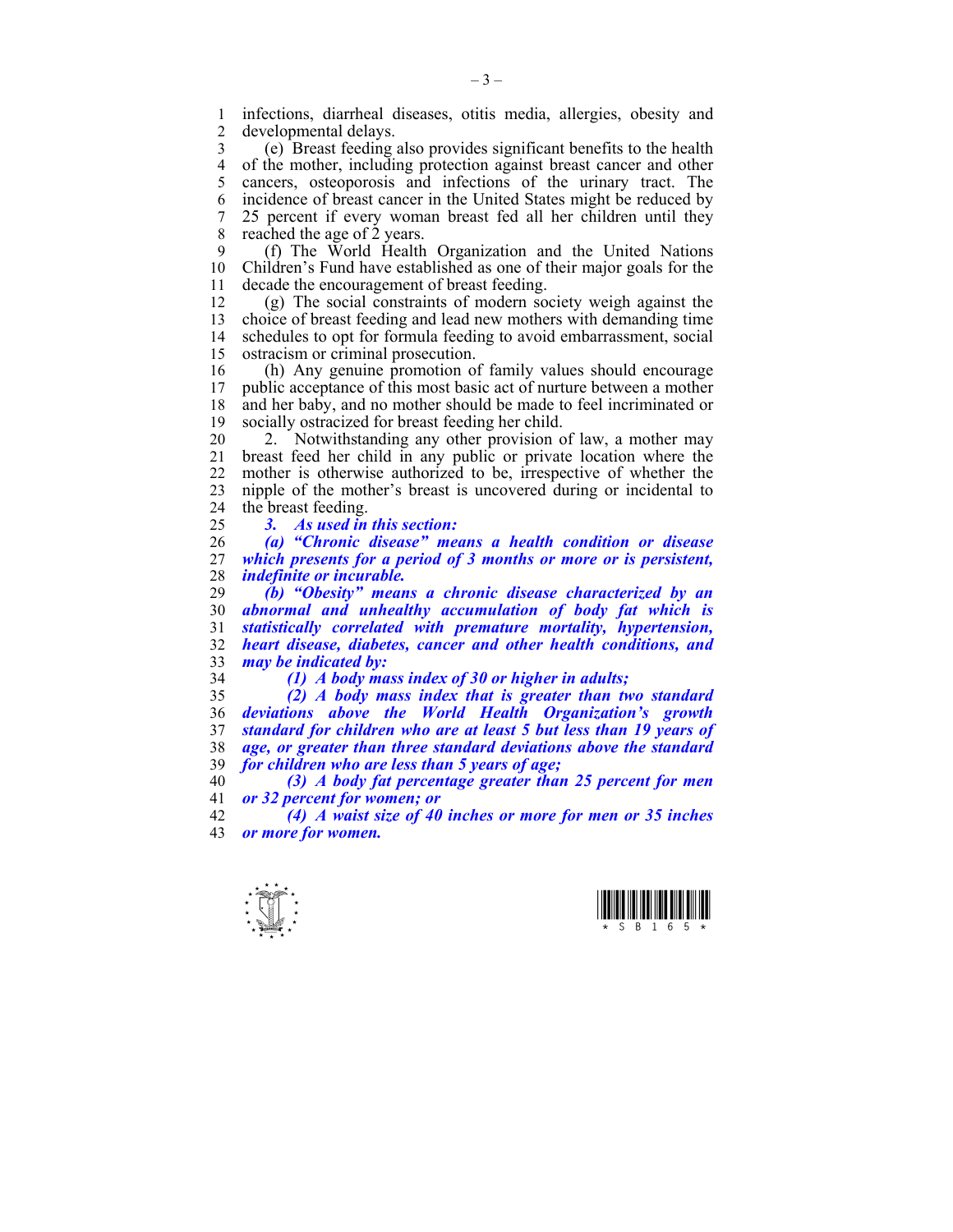**Sec. 3.** NRS 392.420 is hereby amended to read as follows:<br>2 392.420 1 In each school at which a school nurse

2 392.420 1. In each school at which a school nurse is 3 responsible for providing nursing services, the school nurse shall 4 plan for and carry out, or supervise qualified health personnel in<br>5 carrying out a separate and careful observation and examination of 5 carrying out, a separate and careful observation and examination of 6 every child who is regularly enrolled in a grade specified by the 7 board of trustees or superintendent of schools of the school district 8 in accordance with this subsection to determine whether the child 9 has scoliosis, any visual or auditory problem, or any gross physical 10 defect. The grades in which the observations and examinations must 11 be carried out are as follows:

12 (a) For visual and auditory problems:

13 (1) Before the completion of the first year of initial 14 enrollment in elementary school;

15 (2) In at least one additional grade of the elementary schools;  $\begin{bmatrix} 16 \\ 17 \end{bmatrix}$  and

17 (3) In one grade of the middle or junior high schools and one 18 grade of the high schools; and

19 (b) For scoliosis, in at least one grade of schools below the high 20 schools.

 $21 \rightarrow$  Any person other than a school nurse, including, without 22 limitation, a person employed at a school to provide basic first aid 23 and health services to pupils, who performs an observation or 24 examination pursuant to this subsection must be trained by a school 25 nurse to conduct the observation or examination.

26 2. *In addition to the requirements of subsection 1, the board of trustees of each school district in a county whose population is 100,000 or more shall direct school nurses, qualified health personnel employed pursuant to subsection 6, teachers who teach physical education or health or other licensed educational personnel who have completed training in measuring the height and weight of a pupil provided by the school district, to measure the height and weight of a representative sample of pupils who are enrolled in grades 4, 7 and 10 in the schools within the school district. The Division of Public and Behavioral Health of the Department of Health and Human Services shall determine the number of pupils necessary to include in the representative*  38 *sample.* 

39 *3.* If any child is attending school in a grade above one of the 40 specified grades and has not previously received such an 41 observation and examination, the child must be included in the 42 current schedule for observation and examination. Any child who is 43 newly enrolled in the district must be examined for any medical condition for which children in a lower grade are examined. condition for which children in a lower grade are examined.



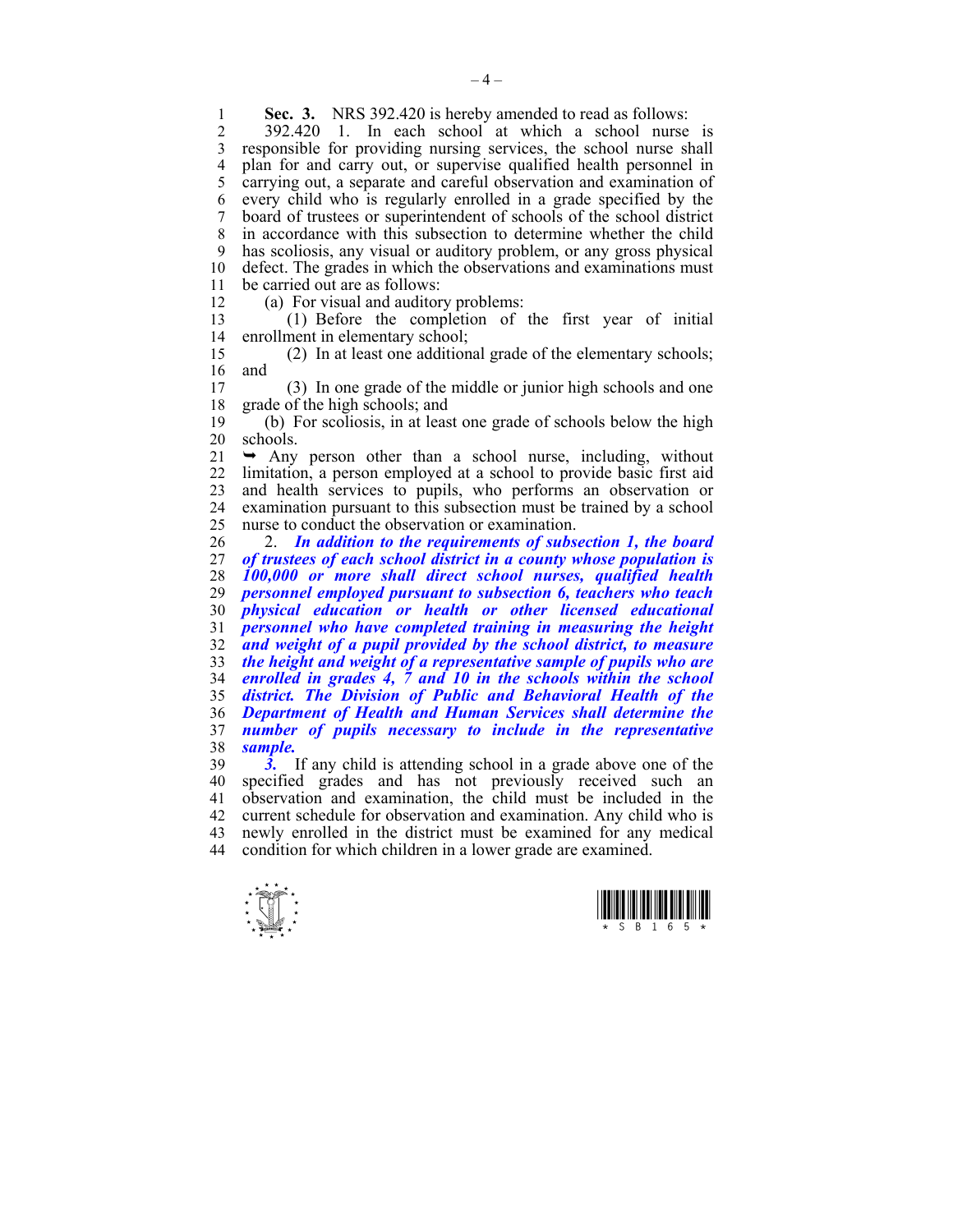1 **[3.] 4.** A special examination for a possible visual or auditory 2 problem must be provided for any child who: problem must be provided for any child who:

 $3$  (a) Is enrolled in a special program;<br>4 (b) Is repeating a grade:

4 (b) Is repeating a grade;<br>5 (c) Has failed an exami

 $(c)$  Has failed an examination for a visual or auditory problem 6 during the previous school year; or

7 (d) Shows in any other way that the child may have such a 8 problem.

9 **[**4.**]** *5.* The school authorities shall notify the parent or 10 guardian of any child who is found or believed to have scoliosis, any 11 visual or auditory problem, or any gross physical defect, and shall 12 recommend that appropriate medical attention be secured to correct 13 it. Any written notice provided to the parent or guardian of a child 14 pursuant to this subsection must include, to the extent that 15 information is available, a list of any resources that may be available 16 in the community to provide such medical attention, including, 17 without limitation, resources available at no charge or at a reduced 18 cost. If such a list is provided, the principal, his or her designee, or 19 any employee of the school or the school district is not responsible 20 for providing such resources to the pupil or ensuring that the pupil 21 receives such resources.

22 **[**5.**]** *6.* In any school district in which state, county or district 23 public health services are available or conveniently obtainable, those 24 services may be used to meet the responsibilities assigned under the 25 provisions of this section. The board of trustees of the school district 26 may employ qualified personnel to perform them. Any nursing 27 services provided by such qualified personnel must be performed in 28 compliance with chapter  $632$  of NRS.<br>29  $\overline{164}$  7. The board of trustees of

 $\overline{6}$ . The board of trustees of a school district may adopt a 30 policy which encourages the school district and schools within the 31 school district to collaborate with:

32 (a) Qualified health care providers within the community to 33 perform, or assist in the performance of, the services required by 34 this section; and

35 (b) Postsecondary educational institutions for qualified students 36 enrolled in such an institution in a health-related program to 37 perform, or assist in the performance of, the services required by 38 this section.

39 **[**7. The**]**

40 *8. Except as otherwise provided in this subsection, the* school 41 authorities shall provide notice to the parent or guardian of a child 42 before performing on the child the examinations required by this 43 section. The notice must inform the parent or guardian of the right to 44 exempt the child from all or part of the examinations. Any child 45 must be exempted from an examination if the child's parent or



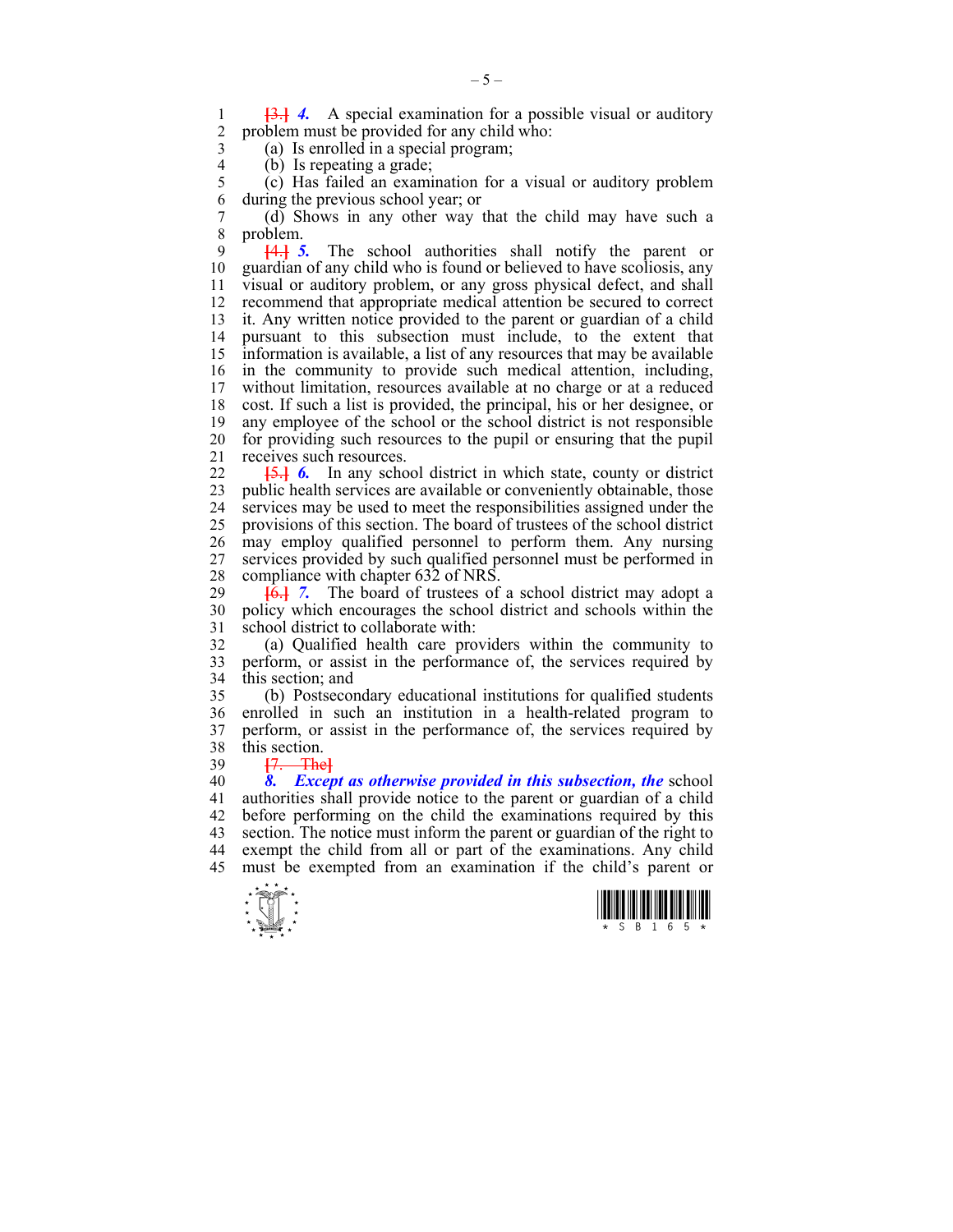1 guardian files with the teacher a written statement objecting to the examination.

**[**8.**]** *9. The school authorities are not required to provide notice to the parent or guardian of a child before measuring the child's height or weight pursuant to subsection 2 if it is not practicable to do so.* 

7 *10.* Each school nurse or a designee of a school nurse, 8 including, without limitation, a person employed at a school to 9 provide basic first aid and health services to pupils, shall report the 10 results of the examinations conducted pursuant to this section in 11 each school at which he or she is responsible for providing services 12 to the Chief Medical Officer in the format prescribed by the Chief 13 Medical Officer. Each such report must exclude any identifying 14 information relating to a particular child. The Chief Medical Officer 15 shall compile all such information the Officer receives to monitor 16 the health status of children and shall retain the information.<br>17 11. The Division of Public and Behavioral Health

17 *11. The Division of Public and Behavioral Health of the*  18 *Department of Health and Human Services shall:* 

*(a) Compile a report relating to each region of this State for which data is collected regarding the height and weight of pupils measured pursuant to subsection 2 and reported to the Chief Medical Officer pursuant to subsection 9; and* 

23 *(b) Publish and disseminate the reports not later than 12*  24 *months after receiving the results of the examinations pursuant to*  25 *subsection 10.* 

26 **Sec. 4.** NRS 432A.1775 is hereby amended to read as follows:

27 432A.1775 1. Each person who is employed in a child care 28 facility that provides care for more than 12 children, other than in a<br>29 facility that provides care for ill children, shall complete: facility that provides care for ill children, shall complete:

30 (a) Before January 1, 2014, at least 15 hours of training;

31 (b) On or after January 1, 2014, and before January 1, 2015, at 32 least 18 hours of training;

33 (c) On or after January 1, 2015, and before January 1, 2016, at 34 least 21 hours of training; and

35 (d) On or after January 1, 2016, 24 hours of training each year.

36 2. Except as otherwise provided in subsection 1, each person 37 who is employed in any child care facility, other than in a facility 38 that provides care for ill children, shall complete at least 15 hours of 38 that provides care for ill children, shall complete at least 15 hours of 39 training each year.

40 3. At least 2 hours of the training required by subsections 1 and 41 2 each year must be devoted to the lifelong wellness, health and 42 safety of children and must include training relating to childhood 43 obesity, nutrition and physical activity.<br>44  $\overline{4}$  As used in this section:

44 *4. As used in this section:* 



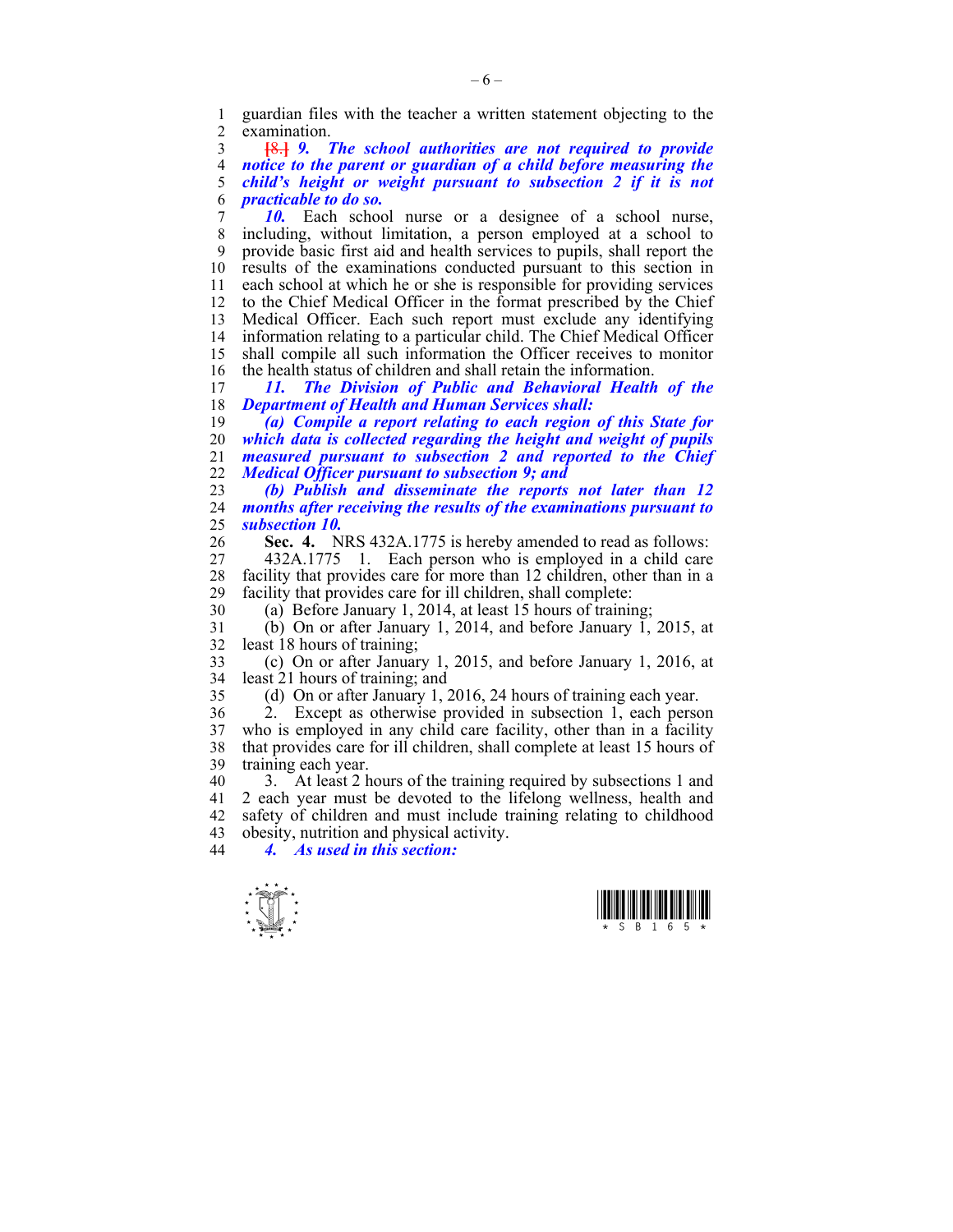*(a) "Chronic disease" means a health condition or disease which presents for a period of 3 months or more or is persistent, indefinite or incurable. (b) "Obesity" means a chronic disease characterized by an abnormal and unhealthy accumulation of body fat which is* 

*statistically correlated with premature mortality, hypertension, heart disease, diabetes, cancer and other health conditions, and may be indicated by:* 

*(1) A body mass index of 30 or higher in adults;* 

*(2) A body mass index that is greater than two standard deviations above the World Health Organization's growth standard for children who are at least 5 but less than 19 years of age, or greater than three standard deviations above the standard for children who are less than 5 years of age;* 

*(3) A body fat percentage greater than 25 percent for men or 32 percent for women; or* 

*(4) A waist size of 40 inches or more for men or 35 inches or more for women.* 

**Sec. 5.** NRS 439.517 is hereby amended to read as follows:

20 439.517 *1.* Within the limits of available money, the Division 21 shall establish the State Program for Wellness and the Prevention of 22 Chronic Disease to increase public knowledge and raise public 23 awareness relating to wellness and chronic diseases and to educate 24 the residents of this State about:

**[**1.**]** *(a)* Wellness, including, without limitation, behavioral 26 health, proper nutrition, maintaining oral health, increasing physical 27 fitness, preventing obesity and tobacco use; and

28  $\left[\frac{2}{3}\right]$ *(b)* The prevention of chronic diseases, including, without 29 limitation, arthritis, asthma, cancer, diabetes, cardiovascular disease. limitation, arthritis, asthma, cancer, diabetes, cardiovascular disease, 30 stroke, heart disease and oral disease.

*2. As used in this section:* 

*(a) "Chronic disease" means a health condition or disease which presents for a period of 3 months or more or is persistent, indefinite or incurable.* 

*(b) "Obesity" means a chronic disease characterized by an abnormal and unhealthy accumulation of body fat which is statistically correlated with premature mortality, hypertension, heart disease, diabetes, cancer and other health conditions, and may be indicated by:* 

*(1) A body mass index of 30 or higher in adults;* 

*(2) A body mass index that is greater than two standard deviations above the World Health Organization's growth standard for children who are at least 5 but less than 19 years of age, or greater than three standard deviations above the standard for children who are less than 5 years of age;* 



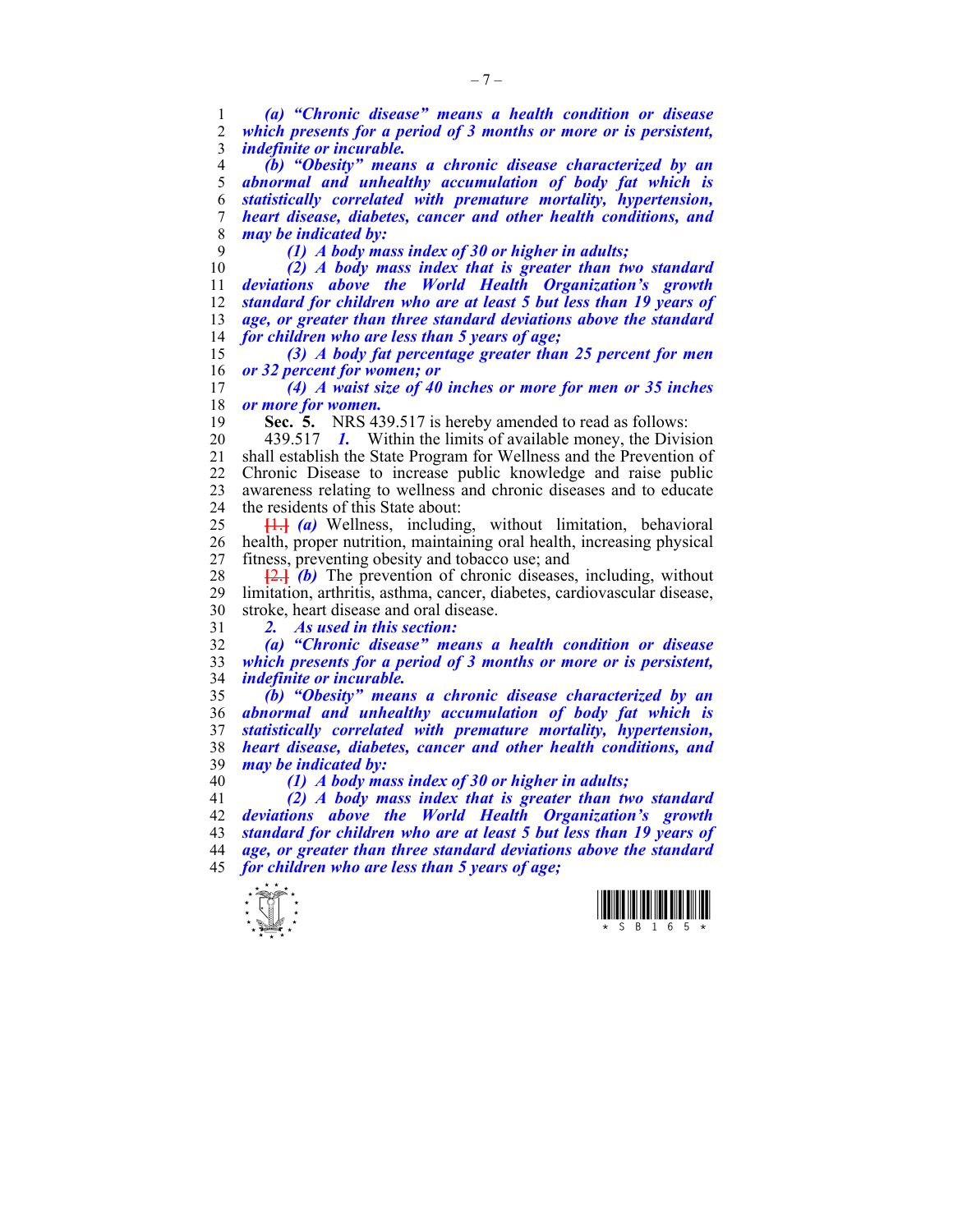1 *(3) A body fat percentage greater than 25 percent for men*  2 *or 32 percent for women; or* 

3 *(4) A waist size of 40 inches or more for men or 35 inches*  4 *or more for women.* 

5 **Sec. 6.** NRS 439.521 is hereby amended to read as follows:

6 439.521 *1.* To carry out the provisions of NRS 439.514 to 7 439.525, inclusive, the Division shall, within the limits of available 8 money, and with the advice and recommendations of the Advisory 9 Council:

10 **[**1.**]** *(a)* Periodically prepare burden reports concerning health 11 problems and diseases, including, without limitation, a lack of 12 physical fitness, poor nutrition, tobacco use and exposure to tobacco 13 smoke, **[**obesity,**]** chronic diseases *, including, without limitation,*  14 *obesity and diabetes,* and other diseases, as determined by the 15 Division, using the most recent information obtained through 16 surveillance, epidemiology and research. As used in this 17 **[**subsection,**]** *paragraph,* "burden report" means a calculation of the 18 impact of a particular health problem or chronic disease on this 19 State, as measured by financial cost, mortality, morbidity or other 20 indicators specified by the Division.

21 **[**2.**]** *(b) Prepare an annual report on obesity pursuant to*  22 *paragraph (a) which must:* 

23 *(1) Include, without limitation:* 

24 *(I) Current obesity rates in this State;* 

25 *(II) Information regarding obesity with regard to*  26 *specific demographics;* 

27 *(III) Actions taken by the Division regarding obesity;*  28 *and* 

29 *(IV) The State's goals and achievements regarding*  30 *obesity rates.* 

31 *(2) On or before March 15 of each year, be submitted to the*  32 *Director of the Legislative Counsel Bureau for transmittal to:* 

33 *(I) The Legislative Committee on Health Care during*  34 *even-numbered years; and* 

35 *(II) The Legislature during odd-numbered years.* 

36 *(c)* Identify, review and encourage, in coordination with the 37 Department of Education, the Nevada System of Higher Education 38 and other appropriate state agencies, existing evidence-based 39 programs related to nutrition, physical fitness and tobacco 40 prevention and cessation, including, without limitation, programs of 41 state and local governments, educational institutions, businesses and 42 the general public.

43 **[**3.**]** *(d)* Develop, promote and coordinate recommendations for 44 model and evidence-based programs that contribute to reductions in



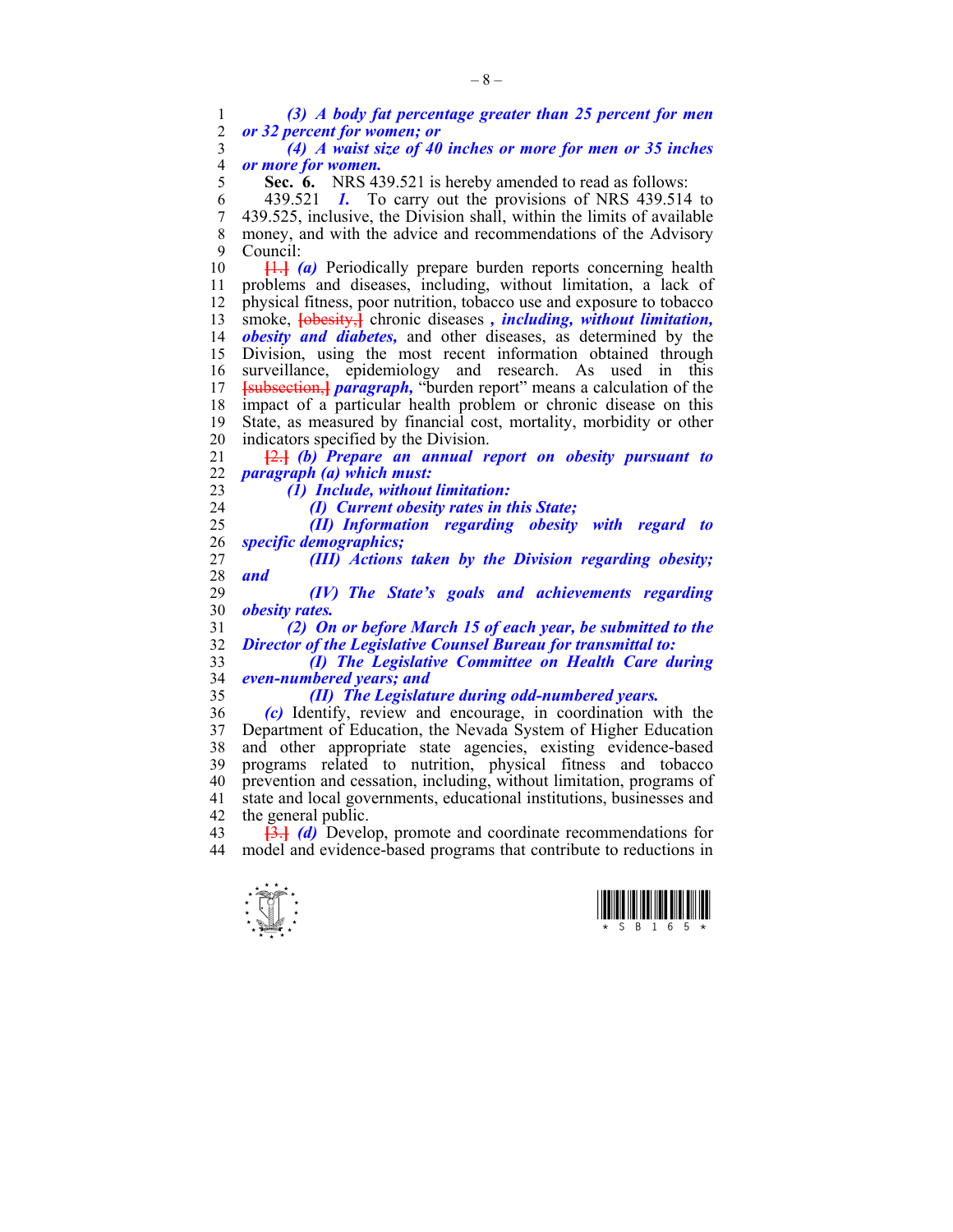1 the incidence of chronic disease in this State. The programs should<br>2 encourage: encourage:

3 **[**(a)**]** *(1)* Proper nutrition, physical fitness and health among the 4 residents of this State, including, without limitation, parents and 5 children, senior citizens, high-risk populations and persons with 5 children, senior citizens, high-risk populations and persons with 6 special needs; and

7 **[**(b)**]** *(2)* Work-site wellness policies that include, without 8 limitation, tobacco-free and breast feeding-friendly environments, 9 healthy food and beverage choices and physical activity 10 opportunities in schools, businesses and public buildings.

11 **[**4.**]** *(e)* Assist on projects within this State as requested by, and 12 in coordination with, the President's Council on Fitness, Sports and 13 Nutrition.

14 **[**5.**]** *(f)* Identify and review methods for reducing health care 15 costs associated with tobacco use and exposure to tobacco smoke, 16 **[**obesity,**]** chronic diseases *, including, without limitation, obesity and diabetes*, and other diseases, as determined by the Division.

18 **[**6.**]** *(g)* Maintain a website to provide information and 19 resources on nutrition, physical fitness, health, wellness and the 20 prevention of **[**obesity and**]** chronic diseases **[**.

21 7.**]** *, including, without limitation, obesity and diabetes.* 

22  $(h)$  Solicit information from and, to the extent feasible, coordinate its efforts with coordinate its efforts with:

24 **[**(a)**]** *(1)* Other governmental agencies;

25 **[**(b)**]** *(2)* National health organizations and their local and state 26 chapters;

 $27 \quad \text{[Fe]} \quad (3) \quad \text{Commuty and business leaders;}$ 

28 **[(d)]** *(4)* Community organizations;<br>29 **[(e)]** *(5)* Providers of health care:

 $\frac{\hat{f}(e)}{\hat{f}(f)}$  *(5)* Providers of health care;

30 **[**(f)**]** *(6)* Private schools; and

31 **[**(g)**]** *(7)* Other persons who provide services relating to tobacco 32 use and exposure, physical fitness and wellness and the prevention 33 of **[**obesity,**]** chronic diseases *, including, without limitation,*  34 *obesity and diabetes,* and other diseases.

35 **[**8.**]** *(i)* Establish, maintain and enhance statewide chronic 36 disease surveillance systems.

37 **[**9.**]** *(j)* Translate surveillance, evaluation and research 38 information into press releases, briefs, community education and 39 advocacy materials and other publications that highlight chronic 40 diseases and the key risk factors of those diseases.

41 **[**10.**]** *(k)* Identify, assist and encourage the growth of, through 42 funding, training, resources and other support, the community's 43 capacity to assist persons who have a chronic disease.